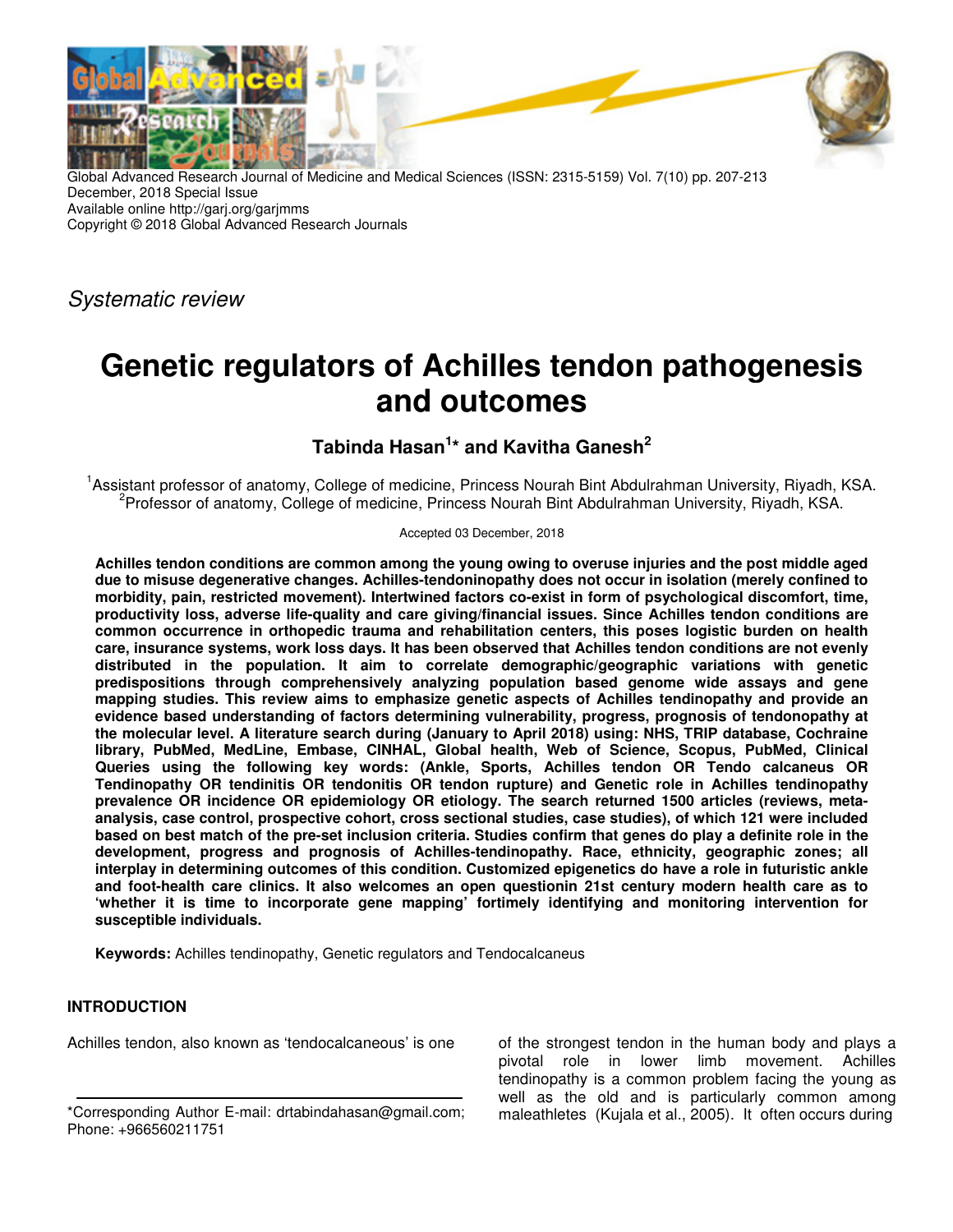

Figure 1. Flow Diagram summarizing the article selection process for the review employing various search database<sup>\*</sup> \*CINAHL, Cumulative Index to Nursing and Allied Health Literature; EMBASE, ExcerptaMedica Database; MEDLINE, Medical Literature Analysis and Retrieval System Online; RCT, randomized controlled trial.''Cochrane Library Database'' refers to any of the following: Cochrane database; Cochrane Musculoskeletal Injuries Group Specialized Register; Cochrane Bone, Joint, and Muscle Trauma Group Specialized Register; Cochrane Database of Systematic Reviews; Cochrane Central Register of Controlled Trials

the third or fourth decades of life and is frequent among those leading customarily sedentary lifestyles (Magnan et al., 2014).

Achilles tendon conditions take their toll in form of morbidity, pain, limited movement and adverse quality of life. Achilles tendon conditions do not occur in isolation. There are other intertwined factors like psychological discomfort, time and productivity loss, care giving and financial concerns (Furumatsu et al., 2015). Since Achilles tendon conditions are a common occurrence in orthopedic trauma and rehabilitation centers, there is definite logistic burden on health care (Hopkins, 2016), therapy and insurance systems, commercial work loss days, enforced early retirement set-backs and loss of sports personelleIt has been observed that Achilles tendon conditions are not evenly distributed in the population (Longo et al., 2009). They show definite demographic and geographic variations that have been traced down to genetic predispositions (Kraemer et al., 2012; Wang et al., 2017).

This systematic review elucidates genetic aspects of Achilles tendinopathy. An evidence based understanding of the factors determining vulnerability traits progress and prognosis of Achilles tendionopathy at the molecular level might pave way towards gene mapping and customized epigenetics in futuristic ankle and foot health care.

## **METHODOLOGY OF REVIEW**

A literature search was performed during the time period of January to April 2018 using various medical database: NHS, TRIP database, Cochraine library, PubMed, MedLine, Embase, CINHAL, Global health, Web of Science, Scopus, PubMed, Clinical Queries using the following key word search strategy: (Ankle, Sports, Achilles tendon OR Tendo calcaneus OR Tendinopathy OR tendinitis OR tendonitis OR tendon rupture) AND (Genetic role in Achilles tendinopathy prevalence OR incidence OR epidemiology OR etiology). Studies (reviews, meta-analysis, case control, prospective cohort, cross sectional studies, case studies) reporting on Achilles tendinopathy, tendinoses, etiology, epidemiology, incidence, prevelance and genetic aspects were included. Studies on upper limb orthopedic / muscular conditions: epicondylitis, rotator cuff tendinopathy and hip or knee joint conditions: patellar tendinopathy tenosynovitis, Non-english studies, reports on tennis or golfers elbow were excluded. Reviews older than 10 years, animal, and cadaveric studies were also excluded. The search returned 1500 articles, of which 121 were included based on best match of the pre-set inclusion criteria. The items of the inclusion criteria used to filter studies were: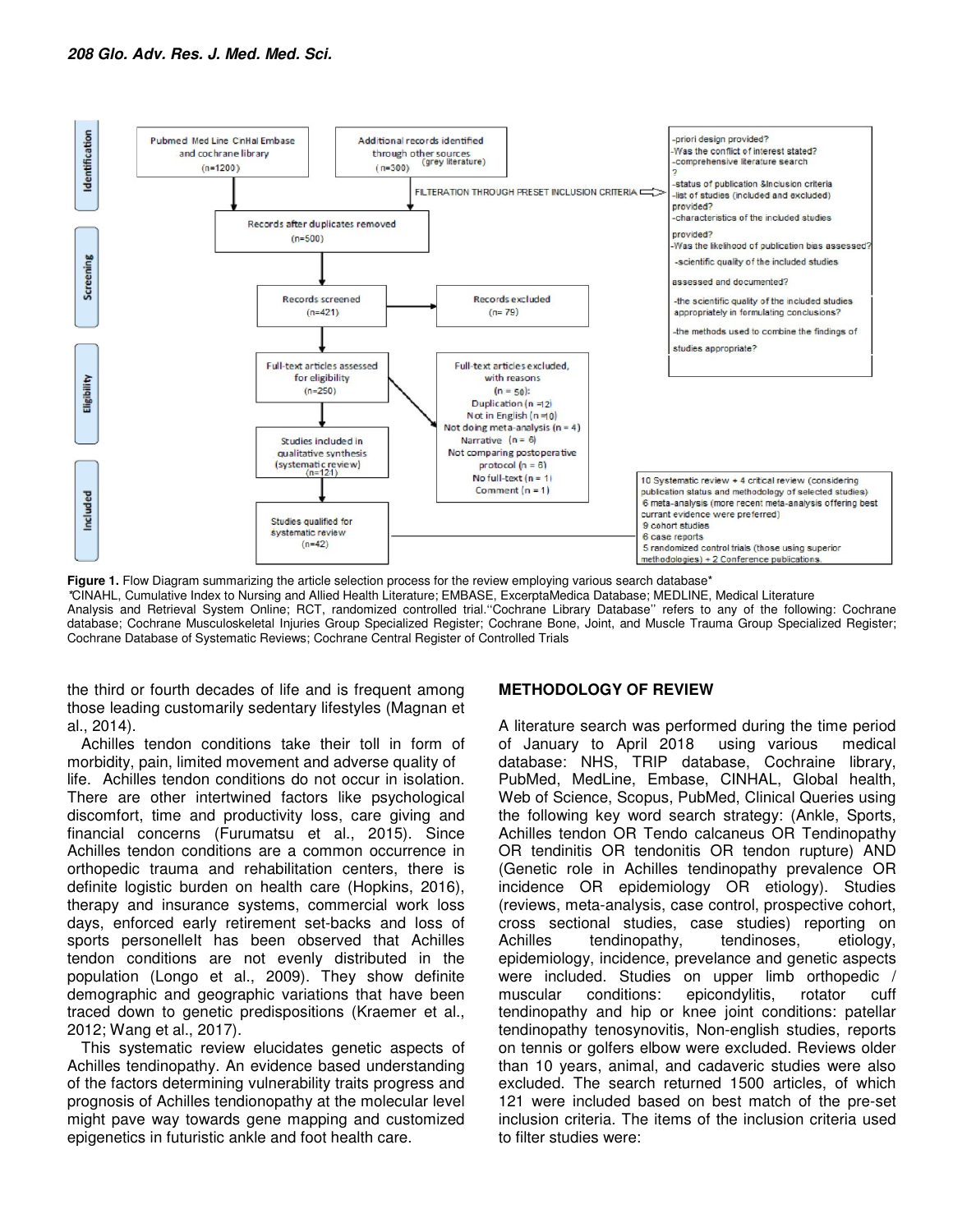-Was an a priori design provided?

-Was there duplicate study selection and data extraction? -Was a comprehensive literature search performed?

-Was the status of publication (i.e., grey literature) used as an inclusion criterion?

- Was a list of studies (included and excluded) provided?

-Were the characteristics of the included studies provided?

-Was the scientific quality of the included studies assessed and documented?

-Was the scientific quality of the included studies used appropriately in formulating conclusions?

-Were the methods used to combine the findings of studies appropriate?

-Was the likelihood of publication bias assessed?

-Was the conflict of interest stated?

-The items of the inclusion criteria were:

Two researchers independently conducted the search according to the preset criteria and pooled in a repository of selected articles. The search was further refined according to the characteristics of the cohort (athletes, workers, general population, and patients with comorbidities), sample size, age group, duration and type of tendon condition and the reported prevalence and incidence data, management techniques used. The main body for information was derived from Cochrane Database of Systematic Reviews, Journals: Bone and Joint Surgery Am, Clinical Orthopedics and Related Research, Knee Surgery, Foot and Ankle surgery, Sports Traumatology, Arthroscopy, The American Journal of Sports Medicine, The British Journal of Sports Medicine, Orthopedic trauma and rehabilitation journal.

42 studies qualified for the present review article. 10 Systematic review, 4 critical review (considering publication status and methodology of selected studies), 6 meta-analysis (more recent meta-analysis offering best currant evidence were preferred), 9 cohort studies, 6 case reports, 5 randomized control trials (those using superior methodologies), 2 Conference publications. reference-manager software -Ref Works and End Note were used to import citations and duplicates were removed. The reference-manager program Mendeley (Elsevier) was used during manuscript preparation.

## **DISCUSSION**

## **Role of genes in Achilles tendon conditions**

The genetic influence on susceptibility to Achilles tendon injury is not well understood and most published literature is limited to relatively homogenous populations (Maffulli et al., 2013; Vaughn et al., 2017). Limited works highlighting the role of genetic mutations in Achilles tendinopathy exist in literature (Vaughn et al., 2017; September et al., 2007). Some notable researches and their main findings have been summarized in (Table 1).

Posthumus and others notably (Posthumus et al., 2010; El Khoury et al., 2013) reported in a genome wide association assay in patients with Achilles tendon conditions that individuals who carry the TT genotype of the growth differentiation factor - GDF5 rs143383 variant face twice the risk of developing Achilles tendon pathology compared with non-carriers. The research done by Posthumus and his team represents one of the strongest genetic association studies on tendinopathies till date. Their case control cohort recruited Achilles tendinopathy patients from two geographically distinct populations of South Africa and Australia. An elevated frequency of rs143383 was observed in both populations as compared to controls. Such replication of finding in large cohorts from two distinct populations makes it questionable as spurious association. Furthermore, the effect size of TT genotype carrying GDF5 rs143383 was large. It twice increased the risk of developing Achilles tendinopathy, which further supports it "not" being a falsepositive finding. The TT genotype ofGDF5 rs143383 correlates with reduced expression of GDF5 in human soft tissues.

Mikik et al. (Mikic et al., 2011) observed that tendons from GDF5 knock-out mice models contain roughly 40% less collagen than normal. They display significantly impaired healing of tendons. Contrariwise, GDF5 transfection progresses tendon healing (Huang et al., 2018). However, clinical evidence of GDF5 efficacy in tendinopathy among human subjects is currently lacking (Longo et al., 2015). Fredberg et al. randomly selected 209 Danish Super League football players to receive eccentric training for Achilles and patellar tendons. Eccentric training resulted in higher incidence of tendinopathy (Fredberg et al., 2008; Collins and Raleigh, 2009). This welcomes an open question ground as to "whether patients with lower GDF-5 expression are less effective in adapting to mechanical loading, and more vulnerable to additional superimposed training harms"?.

Bahr and Krosshaug (Bahr et al., 2010) developed an injury prevention scheme by further building up on the findings of Posthumus and his team. Bahr and Krosshaug emphasized that in overuse injuries; predisposing factors play a key role in the injury mechanism and GDF-5 SNP genes are a contributing factor for assimilation of injury mechanisms.

At the moment, in face of limited understanding of the genetic aspect of Achilles tendinopathy, the 'right preventive measures' face risk of being targeted at 'wrong persons'. Although it may presently appear too ambitious to incorporate GDF-5 SNP testing into routine clinical care, it clearly needs to be an agenda in the tendinopathy genetic research paradigm.

Achilles tendon's extracellular matrix consists of collagen fibrils, proteoglycans, glycoproteins and glycosaminoglycans. These structural and non-structural proteins and enzymes maintain homeostasis by constantly remodelling the extracellular matrix. The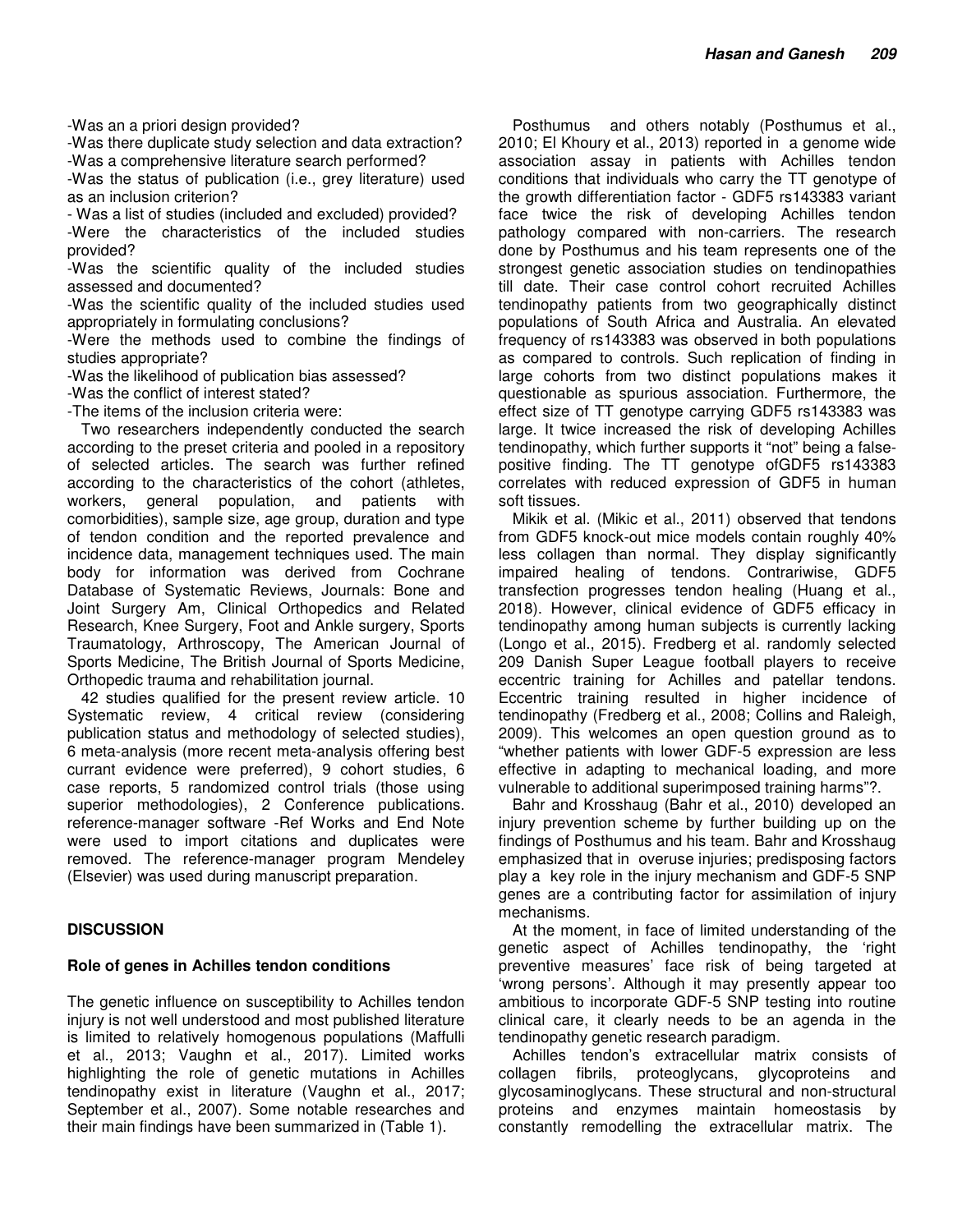| Genetic Factors in Achilles Tendon Injury |      |                              |                       |                      |                                              |                                                                                                                                                              |
|-------------------------------------------|------|------------------------------|-----------------------|----------------------|----------------------------------------------|--------------------------------------------------------------------------------------------------------------------------------------------------------------|
| <b>Researchers</b>                        | Year | <b>Population</b><br>studied | Number of<br>patients | Number of<br>control | Gene(s)<br>studied *                         | Main findings**                                                                                                                                              |
| Abrahams et al                            | 2013 | South African.<br>Australian | 160                   | 342                  | COL5A1<br>30-UTR                             | COL5A1 30-UTR markers rs71746744, rs16399, and<br>rs1134170 and MIR608 marker rs4919510 significantly                                                        |
|                                           |      |                              |                       |                      | <b>MIR608</b>                                | associated with Achilles tendinopathy.                                                                                                                       |
| El Khoury et al.                          | 2016 | <b>British</b>               | 118                   | 131                  | MMP3<br>TIMP <sub>2</sub>                    | TIMP2 rs4789932 and MMP3 rs679620 significantly<br>associated with Achilles tendon injury                                                                    |
| El Khoury et al.                          | 2017 | South African,<br>Australian | 173                   | 248                  | <b>ADAMTS</b><br>ADAM12<br>TIMP <sub>2</sub> | Significant overrepresentation of CT genotype of<br>TIMP2 rs4789932 in tendon injury patients; no<br>significant genetic associations of ADAMTS or<br>ADAM12 |
| Hay et al                                 | 2015 | South African,<br>Australian | 184                   | 338                  | COL11A1<br>COL11A2<br>COL2A1                 | No significant associations identified<br>Tendon rupture more common in patients with O blood<br>type.                                                       |
| Jozsa et al                               | 1989 | Hungarian                    | 797                   | 1,200,000            | ABO                                          | Tendon rupture and tendinopathy more common in<br>patients with O blood type                                                                                 |
| Kujala et al                              | 2014 | Finnish                      | 291                   | 5536                 | ABO.<br>NOS3                                 | No significant association of blood type and tendon<br>rupture                                                                                               |
| Leppilahti et al                          | 2012 | Finnish                      | 215                   | 5000                 | ABO                                          | No significant association of blood type and tendon<br>rupture                                                                                               |
| Maffulli et al                            | 2010 | Scottish                     | 78                    | 24,501               | ABO                                          | Significant association of number of "GT" repeat<br>polymorphisms with tendon injuries                                                                       |
| Mokone et al                              | 2014 | South African                | 144                   | 127                  | <b>TNC</b>                                   | Significant association of BstUI rs12722 variant with<br>chronic Achilles tendinopathy                                                                       |
| Mokone et al                              | 2015 | South African                | 111                   | 129                  | COL5A1                                       | Significant associations of CASP8 rs1045485 and<br>rs3834129 polymorphisms with tendon injury; no<br>significant associations with NOS genes identified      |
| Nell et al                                | 2012 | South African,<br>Australian | 166                   | 358                  | CASP8                                        | No significant association identified                                                                                                                        |
| Posthumus<br>et<br>al                     | 2011 | South African,<br>Australian | 171                   | 238                  | NOS <sub>2</sub>                             | Significant association of GDF5 rs143383 variant with<br>tendinopathy in Australian population; no significant<br>associations with TGFB1 identified         |
| Posthumus<br>et<br>al                     | 2015 | South African                | 126                   | 125                  | TGFB1<br>GDF <sub>5</sub>                    | Significant associations of MMP3 rs679620, rs591058,<br>and rs650108 polymorphisms with tendon injury                                                        |
| Raleigh et al                             | 2012 | South African                | 114                   | 98                   | COL1A1                                       | Significant association of BMP4 rs2761884 variant with<br>tendinopathy; no association seen with FGFR1                                                       |
| Salles et al                              | 2011 | <b>Brazilian</b>             | 52                    | 86                   | MMP3                                         | No significant associations identified in genes studied                                                                                                      |
| Saunders et al                            | 2016 | South African,<br>Australian | 178                   | 340                  | BMP4                                         | No significant independent associations identified in<br>genes studied                                                                                       |
| Saunders et al                            | 2012 | South African,<br>Australian | 179                   | 339                  | FGF <sub>3</sub><br>FGF10<br>FGFR1           | Significant association of BstUI rs12722 variant with<br>chronic tendinopathy and rs3196378 in Australian<br>patients                                        |
| September et al                           | 2015 | South African,<br>Australian | 178                   | 342                  | COMP<br>THBS2                                | No significant independent associations identified in<br>genes studied                                                                                       |
| September et al                           | 2014 | South African,<br>Australian | 175                   | 369                  | COL27A1<br><b>TNC</b>                        | No significant independent associations identified in<br>genes studied                                                                                       |
| September et al                           | 2014 | South African                | 137                   | 131                  | COL5A1<br>IL1B<br>IL1RN<br>IL6               | Significant association of BMP4 rs2761884 variant with<br>tendinopathy                                                                                       |

**Table 1.** Genetic predisposition to multifactorial phenotypes is often population reliant, as has been observed in many population specific cohorts.

#### **Abbreviations**

ADAM, A disintegrin and metalloproteinase; BMP, bone morphogenic protein; CASP, caspase; COL, collagen; COMP, cartilage oligomeric matric protein; DEF, defensin;; FGF, fibroblast growth factor; FGFR, fibroblast growth factor receptor; GDF, growth differentiation factor; IL, interleukin; MIR, micro RNA; MMP, matrix metalloproteinase; NOS, nitric oxide synthase; TGF, transforming growth factor; THBS, thrombospondin; TIMP, tissue inhibitor of metalloproteinases; TNC, tenascin; UTR, untranslated region.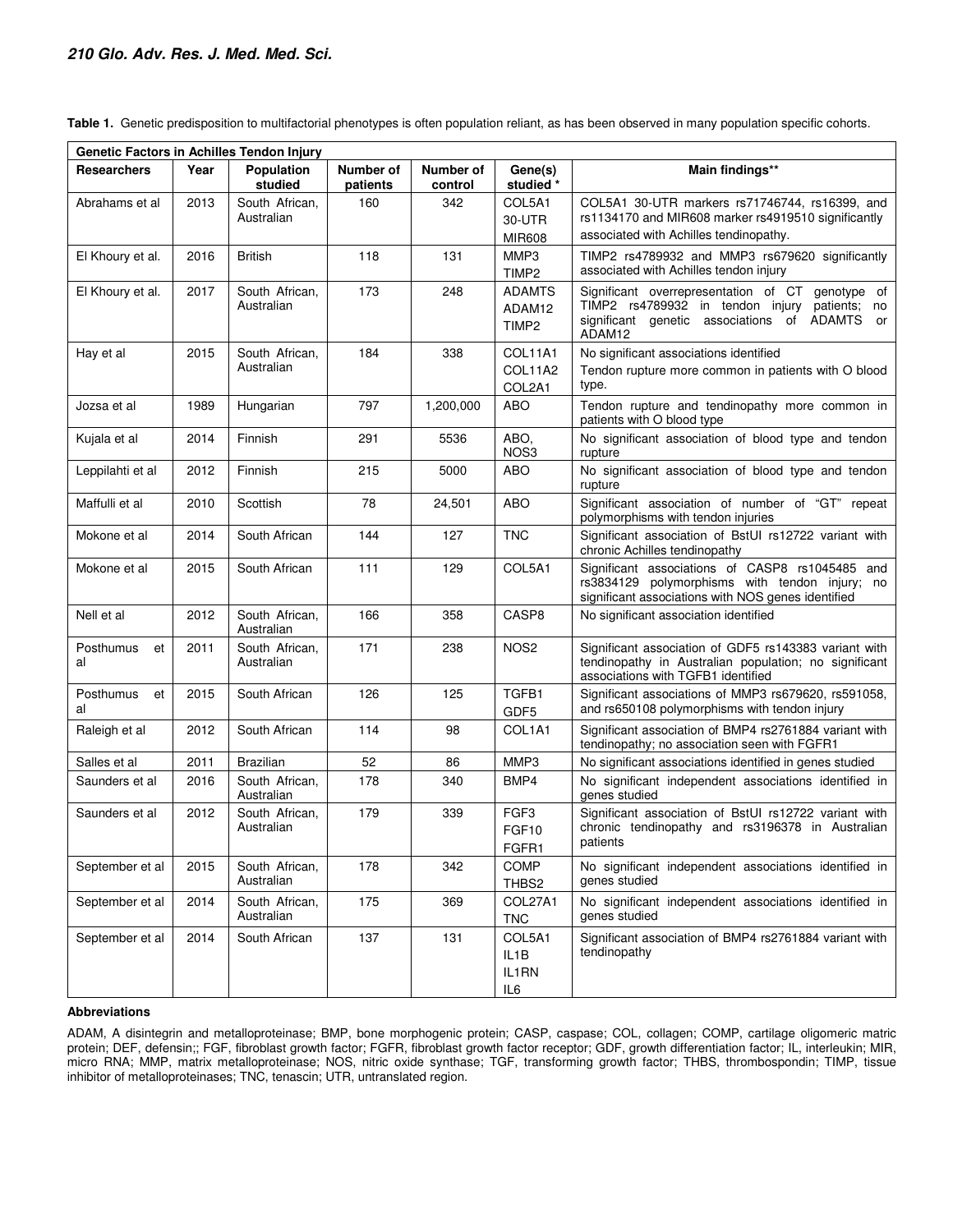#### **Table adapted from**

Vaughn et al. The Orthopaedic Journal of Sports Medicine. 2017. Available: SAGE's website at http://www.sagepub.com/journalsPermissions.nav.) And

Natalie H. Vaughn, Genetic Factors in Tendon Injury A Systematic Review of the LiteratureTheOrthopaedic Journal of Sports Medicine,. 2017;5(8):1- 11. DOI: 10.1177/2325967117724416

#### **Key Notes to Reflect**

-The COL gene provides instructions for production of type V collagen, which is important in regulating the width of collagen.

- -Multiple studies have attempted to explore the relationship between ABO blood type and tendon injury and their results are contradictory and inconclusive till date; some find significant correlation while others report vague to nill correlation.
- -The IL gene contains information necessary for production of interleukin-6, a cytokine that is primarily produced at sites of acute and chronic inflammation and has been linked to inflammation-induced diseases likeAchillestendinopathy.
- -The CASP gene contains material required to generate cysteine-aspartic acid protease (caspase) 8, a proenzyme that plays a central role in executing cell apoptosis.CASP8 genotypes aresignificantly associated with Achilles tendinopathy.
- -MMP gene encodes an enzyme that degrades fibronectin; laminin; collagens III, IV, IX, and X; and cartilage proteoglycans. There are suggested potential relationships between the MMP rs679620 allele and Achilles tendon injury.
- -The TGFB gene is responsible for encoding the transforming growth factor beta–1 protein which is important in facilitating cell differentiation, motility, apoptosis and is abundant within extracellular matrix of tendons.
- -The NOS genes encode nitric oxide synthases 2 and 3, respectively, which synthesize nitric oxide. Nitric oxide is a messenger molecule that encourages production of proinflammatory mediators such as IL6 and IL8.
- -The ADAM genes encode disintegrin and metalloproteinase with thrombospondin motifs 2 and 14,respectively, enzymes that process procollagen molecules into collagen molecules.
- -The TIMP gene provides instructions to produce TIMP metallopeptidase inhibitor 2, which appears to suppress the proliferative response of quiescent tissues to angiogenic factors and inhibits the activity of MMPs that degrade extracellular matrix.
- -The MIR family of genes is responsible for producing microRNAs, that regulate gene expression by altering the stability and translation of mRNAs. Orthopaedically, this gene appears to regulate chondrocyte sonic hedgehog expression and is found to be overrepresented in the tendinopathy group.
- -The COMP gene and THBSgenes provide blueprints for creating cartilage oligomeric matrix protein (COMP) and thrombospondin 2, respectively. Both proteins are believed to be involved in cell-to-cell adhesion and communication.
- -The FGF3 and FGF10 genes provide genetic information to synthesize fibroblast growth factors 3 and 10, respectively, that can bind to proteins,such as fibroblast growth factor receptor–1, a protein encoded by FGFR1. FGF proteins bind FGFRs, which span cell membranes and, when bound, trigger a cascade of intracellular events leading to cell maturation.

-The BMP4 gene encodes bone morphogenic protein 4, a cytokine important in the induction of bone and cartilage formation.

**-**DEF:Defensin b1 is a peptide encoded by DEFB1,produced by neutrophils, and believed to be important in resisting microbes from binding to epithelial surfaces.

etalloproteinases family (MMPs) plays an important role in controlling the integrity of the extracellular matrix by catalytically restructuring proteinslike laminin, fibronectin, and different collagens.

MMP mRNA levels are constantly low in Achilles tendonopathy samples as compared to controls (Raleigh et al., 2009). Definite time-based alterations of metalloproteases (MMPs) and Tissue inhibitors of metalloproteases (TIMPs) occur in Human Achilles Tendons after acute Rupture (Minkwitz et al., 2017). Tissue inhibitors of metalloproteases (TIMP) inhibit the activity of metalloproteinases by competing with MMP active sites. Thus, TIMP indirectly limits the activity of MMP.

Recent studies by El Khoury et al. have shown single nucleotide polymorphism (SNP) within the MMP gene like rs478992 SNP in TIMP gene as a potential risk factor for Achilles tendinopathy (Stepien-Slodkowska et al., 2017).

Till date, the most consistent data that supports a genetic association between tendon injury and COL5A1 has been provided by the Karren and Brown research of 2017 (Brown et al., 2017; Wang et al., 2017; Zhong et al., 2017). While contributing minimally to overall tendon composition, the molecule plays an important role in fibril formation by interacting with type I collagen to help regulate overall fibril size and matrix organization.

The risk of Achilles tendinopathy phenotypes, associated with loci, are modified by both gender and geographical location as suggested by a British Caucasians case–control cohort study (118 cases and 131 controls) during 2016 (ElKhoury et al., 2016).

All being said, it might be safely and unequivocally stated that a definite genetic predisposition to multifactorial phenotypes is populace dependent, as has been observed in many population specific cohortstudies with large samplesizes and along sound timelines that provide credibility to these findings. A summary of these studies has been represented in Table 1 above.

#### **Is it time to incorporate gene testing into clinical care?**

Despite excellent evidence based research supporting the utility of exercises for Achilles tendinopathy cases, many patients do not respond to rehabilitative treatment (Kozlovskaia et al., 2017; O'Neill et al., 2016). Obviously, prevention would be the best medicine for such cases. Identifying "at risk" individuals could alert clinicians in decide on those 'most in need' of preventive measures.The same loci (deletion or insertion) seem to modify the risk of Achilles tendon pathology or rupture in some ambiguous way.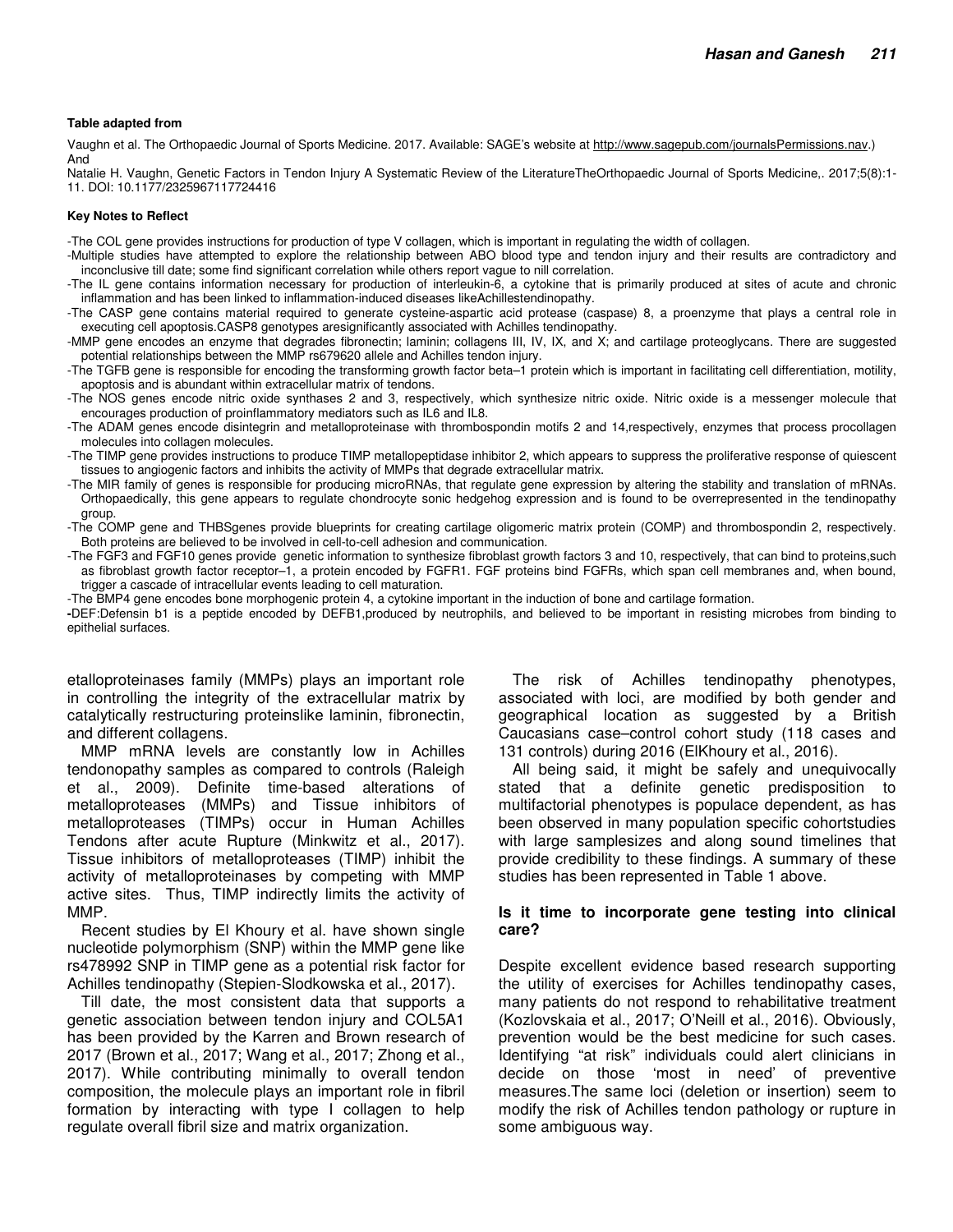This prompts another notion: As genetic testing becomes more affordable in the mid-21 $^{\text{st}}$  century personalized medicine; recognition of specific genetic mutations may help identify vulnerable individuals; thereby prompting tailored preventive approaches, promoting awareness and behavioral / life style/ sport modifications.

 Much of targeted gene therapy involving tendon ruptures is still in its juvenile stage and focuses on the reparative process (Rickert et al., 2005). Futuristic researches aiming on identification of predisposing phenotypes to tendon rupture and genetic tendencies might offer additional lineages to targetted intervention, perhaps even permitting structural alteration of tendon before injury occurs.

## **CONCLUSION**

Achilles tendinopathy is not just a 'foot condition'; rather, it is a clinical syndrome characterized by a combination of morbid symptoms including lower limb pain, swelling, limited motion performance and impaired daily life activities. Etiology of Achilles tendinopathy is multifactorial and both extrinsic and intrinsic factors play intertwined roles. The tendon shows deteriorative changes at the cellular level; with high glycosaminoglycans concentration in ground matrix and an increased number of tenocytes. The mainstay of strength and endurance of any tendon in the human body is the strategic alignment of healthy collagen fibres. In Achilles tendinopathy; this very foundation is disturbed and there is disorganization and fragmentation of collagen fibrils, followed by compensatory neovascularization and neo innervation. However, these new blood vessels or nerves neither improve perfusion nor sensation. Conversely, they pave a derogatory path for further damage in the form of bleeding points, hematomas and sensory disturbances. The source of pain in Achilles tendinopathy is multifactorial and its pathophysiological mechanisms are complicated and difficult to understand. Management of Achilles tendinopathy is variable; depending on the codition of the patient and the best clinical judgement of the doctor based on 'risk versus benefit' evidence available from medical literature. Conservative treatment usually preceeds surgical options for routine cases. However, there is yet no 'gold standard' treatment manifesto for Achilles tendinopathy because of contradictory clinical outcomes between various studies done on different cohorts. It still remains a point of debate as to 'whether' and 'to what extent' race, genes, age, occupation and gender play a role in incidence and clinical outcomes of Achilles tendinopathy. In future, more level I researches are needed to substantiate the effect of these interrelated factors on each other during the course and management of the disease. Futuristic researches could focus on whether it is time to incorporate genes mapping in preventive and rehabilitative programs of Achilles tendinopathy.

#### **REFRENCES**

- Bahr R ,Krosshaug T ,Clarsen B (2010). Overuse injuries in professional road cyclists. Am. J. Sports Med. 38: 2494-2501.
- Brown KL, Seale KB, Khoury LY, Posthumus M, Ribbans WJ, Raleigh SM, et al (2017). Polymorphisms within the COL5A1 gene and regulators of the extracellular matrix modify the risk of Achilles tendon pathology in a British case-control study. J. Sports Sci. 35 (15): 1475- 1483.
- Collins M, Raleigh SM (2009). Genetic risk factors for musculoskeletal Med. Sport Sci. 54:136-149. 10.1159/000235701.
- El Khoury L, Posthumus M, Collins M, Handley C.J, Cook J, Raleigh SM (2013). Polymorphic variation within the ADAMTS2, ADAMTS14, ADAMTS5, ADAM12 and TIMP2genes and the risk of Achilles tendon pathology: a genetic association study J. Sci. Med. Sport. 16 (6): 493- 498
- ElKhoury L, Ribbans WJ, Raleigh SM (2016). MMP3 and TIMP2 gene variants as predisposing factors for Achilles tendon pathologies: Attempted replication study in a British case–control cohort. Meta Gene. 9: 52–55.
- Fredberg U, Bolvig L, Andersen NT (2008). Prophylactic training in asymptomatic soccer players with ultrasonographic abnormalities in Achilles and patellar tendons: the Danish Super League Study. Am. J. Sports Med. 36: 451–60.
- Furumatsu T1, Shimamura Y, Nishida K (2015). Analysis of Musculoskeletal Systems and Their Diseases. Pathology and treatment for injuries of the tendon and ligament: Clin. Calcium. 25(8):1205-1211.
- Hopkins C (2016). Critical review on the socio-economic impact of tendinopathy.Asia-Pacific J. Sports Med., Arthroscopy, Rehabilitation and Technol. 4:9-20.
- Huang X, Zhang W, Shao Z (2018). Association between GDF5 rs143383 genetic polymorphism and musculoskeletal degenerative diseases susceptibility: a meta-analysis. BMC Med. Genet. 19(169) 1-8.
- Kozlovskaia M, Vlahovich N, Ashton KJ, Hughes DC (2017). Biomedical Risk Factors of Achilles Tendinopathy in Physically Active People: a Systematic Review. Sports Medicine – Open. 3:20.
- Kraemer R, Wuerfel W, Lorenzen J, Busche M, Vogt PM, Knobloch K (2012). Analysis of hereditary and medical risk factors in Achilles tendinopathy and Achilles tendon ruptures: a matched pair analysis. Arch. Orthop. Trauma Surg. 132(6):847-853.
- Kujala UM, Sarna S, Kaprio J (2005). Cumulative incidence of achilles tendon rupture and tendinopathy in male former elite athletes. Clin. J. Sport Med. 15(3):133-135.
- Longo UG, Loppini M, Margiotti K, Salvatore G, Berton A, Khan WS, et al (2015). Unravelling the genetic susceptibility to develop ligament and tendon injuries. Curr. Stem Cell Res. Ther. 10(1):56-63.
- Longo UG, Rittweger J, Garau G, Radonic B, Gutwasser C, Gilliver SF, et al (2009). No influence of age, gender, weight, height, and impact profile in achillestendinopathy in masters track and field athletes. Am. J. Sports Med. 37(7):1400-1405.
- Maffulli N, Margiotti K, Longo UG, Loppini M, Fazio VM, Denaro V (2013). The genetics of sports injuries and athletic performance. Muscles Ligaments Tendons J. 11 (3):173-189.
- Magnan B, Bondi M, Pierantoni S, Samaila E (2014). The pathogenesis of Achilles tendinopathy: a systematic review. Foot Ankle Surg. 20(3):154-159.
- Mikic B, Schalet BJ, Clark RT (2011). GDF-5 deficiency in mice alters the ultrastructure, mechanical properties and composition of the Achilles tendon. J. Orthop. Res. 19(3): 365–371